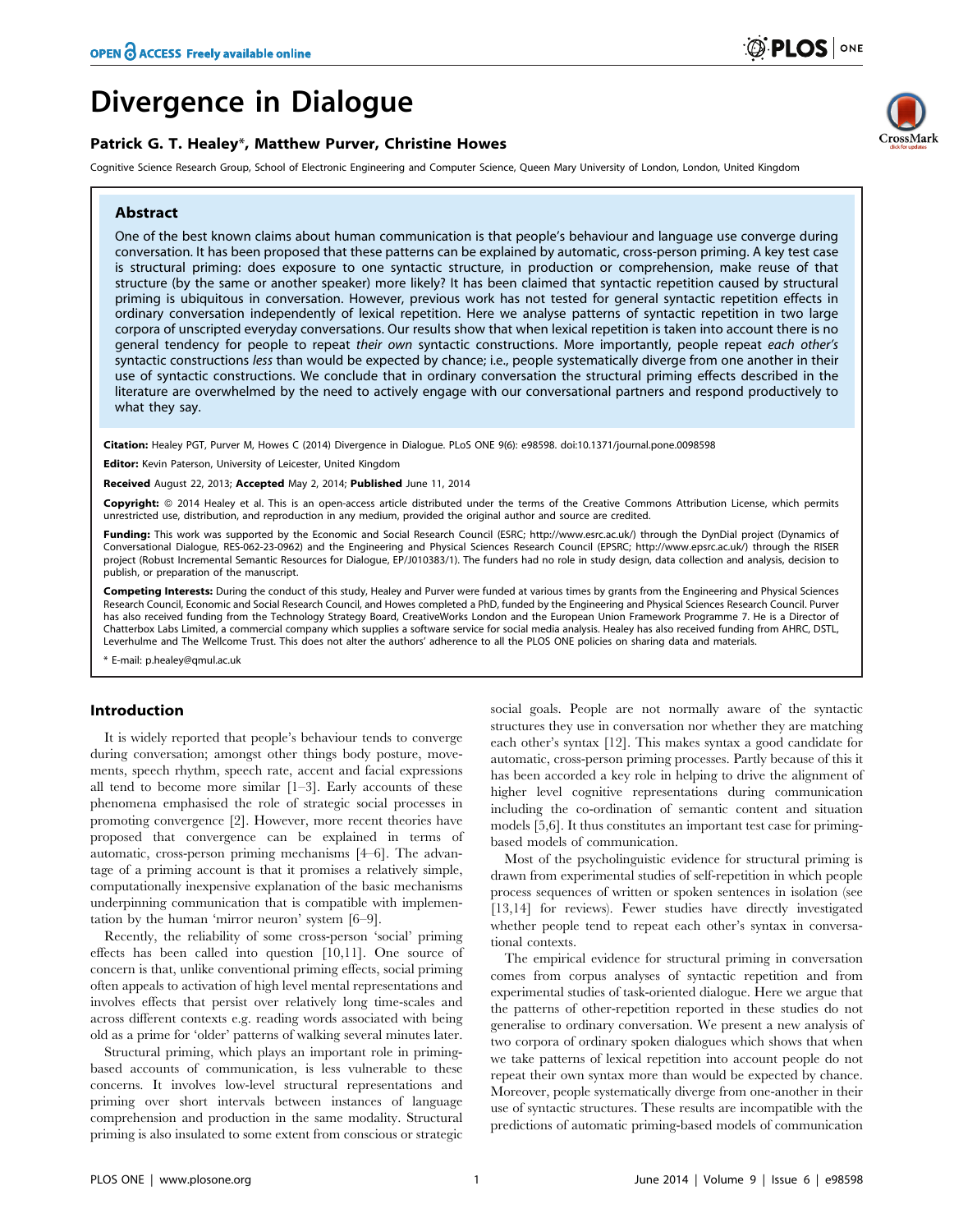and therefore undermine the claim that priming is the basic mechanism underpinning successful human interaction.

We argue that priming, and the patterns of repetition it predicts, provides a conservative model of communication that is unable to address how we engage productively with our conversational partners. Although the coherence of conversation depends on repeating some of each other's words this is not a 'blind', automatic process. Rather, successful communication seems to depend on the ability to selectively repeat some of our conversational partner's words in different syntactic contexts in order to produce the contrasts, elaborations and corrections that move a conversation forward.

## Corpus Evidence for Structural Convergence in Dialogue

Relatively few corpus studies of repetition address the specific question of whether people show a general tendency to repeat each other's syntax in conversation. Some use small sample sizes that don't generalise well (e.g. [15], eight conversations; [16] three conversations) or focus their analysis on particular subsets of syntactic structures [13,17,18]. The data sets also sometimes include non-conversational elements such as written and spoken monologue [13,16,18,19] or include different genres of spoken data such as lectures, speeches and interviews [13,16,18].

Three studies that focus directly on other-repetition in spoken dialogue have produced inconclusive results. Reitter et al [20] find other-repetition of all syntactic structures is above chance in a face-to-face route description task but below chance in telephone conversations involving the alternating discussion of predefined topics. In contrast to this, a study focussing on five target syntactic constructions using the same telephone corpus finds otherrepetition is above chance for three out of five constructions [19]. Gries [13] finds patterns of other-repetition above chance for two constructions: the prepositional object-direct object (or PO-DO) alternation and verb-particle placement. However this corpus includes written and spoken monologue and context specific situations such as legal cross-examinations and broadcast interviews. Re-analysis using only the unstructured dialogues from this data set, i.e. formal and informal face-to-face conversations and telephone calls, finds no effect of other-repetition [21].

# Experimental Evidence for Structural Convergence in Dialogue

The first experimental study of cross-person repetition in dialogue is provided by Levelt and Kelter [22], however this investigates word repetition not structural repetition. The strongest experimental evidence for cross-person structural repetition comes from Branigan and colleagues [23,24]. Subjects are presented with a pictorial scene with a verb printed below, e.g. 'give'. The picture can be equally well described by, for example,''The girl giving the book to the boy'' (a Prepositional Object or PO structure) or ''The girl giving the boy the book'' (a Double Object or DO structure). If an experimental confederate and a naïve subject alternate in producing descriptions of a sequence of such scenes, the choice of one structure by the confederate systematically increases the likelihood that the naïve subject will choose the same structure for the next item they describe. Importantly, this effect is independent of lexical repetition as it is present even when the target verb is not repeated between the prime picture and the subsequent target picture [23]. Cleland and Pickering [25] also manipulate noun phrase structures (pre-nominal vs relative clause) as primes instead of verb phrases but find a less consistent structural priming effect.

For practical reasons experimental studies are only able to test a relatively small number of syntactic constructions. The need for experimental control also inevitably limits the naturalness of the

interaction. Confederates in these studies follow a script and the naïve participants are instructed that they can only describe an item or say ''Please repeat'' which considerably restricts the dialogue.

In summary, the strongest evidence in support of structural priming effects is based on task-oriented dialogues, gathered in controlled environments and for a limited number of syntactic structures. Consequently, the prediction that structural priming should lead to general convergence in ordinary conversation has not been directly tested. To address this we analyse patterns of syntactic repetition across all syntactic structures in two large corpora of unscripted, open-ended conversations gathered in a variety of everyday contexts.

#### Correlations Between Syntactic and Lexical Repetition

The topical coherence of conversation depends on recurrent references to people, places, activities or events [15,16] and these repetitions automatically increase the likelihood of syntactic repetition. For example, if a verb of a particular syntactic type (e.g. transitive or ditransitive) is repeated this also constrains the syntactic structure of the repetition. As a result, tests for independent effects of syntactic repetition need to correct for the correlation between word repetition and syntactic repetition [13], referred to in experimental studies as the 'lexical boost' effect [14,26]. Existing studies do not directly correct for this correlation in their estimates of syntactic repetition effects [19,20,22,27] although some studies mitigate it by excluding verbatim repetition of phrases [20]. To address this we include word repetition directly as a covariate in our analysis of syntactic repetition.

## Hypotheses

Priming-based models of communication predict that there should be a general tendency for different linguistic structures to repeat across turns in conversation. This is expected to occur at multiple levels of linguistic representation such as phonetics, phonology, words, syntax, semantics and situation models and priming at one level is expected to facilitate priming at other levels through a process referred to as percolation [5,6]. This helps alignment at one level of representation promote alignment at another. Priming effects are expected to be strongest immediately after a representation has been activated but then decay as the distance from the prime, measured in time or intervening words or turns increases. This leads to three key predictions about structural priming:

- 1. Repetition: people should repeat their own and each other's syntactic structures more often than chance,
- 2. Percolation: priming at one level (e.g. syntax) should facilitate priming at another (e.g. words) and
- 3. Decay: the likelihood of repetition of a syntactic structure should decrease with distance from a prime.

### Methods

To test these predictions we analyse the levels of syntactic and lexical repetition over sequences of turns in spoken face-to-face conversation and compare these with the levels of repetition that would be expected by chance.

#### Materials and Design

We use two published corpora: the Diachronic Corpus of Present-Day Spoken English [28] and the British National Corpus [29] – Table 1 shows a summary of the data used. Both corpora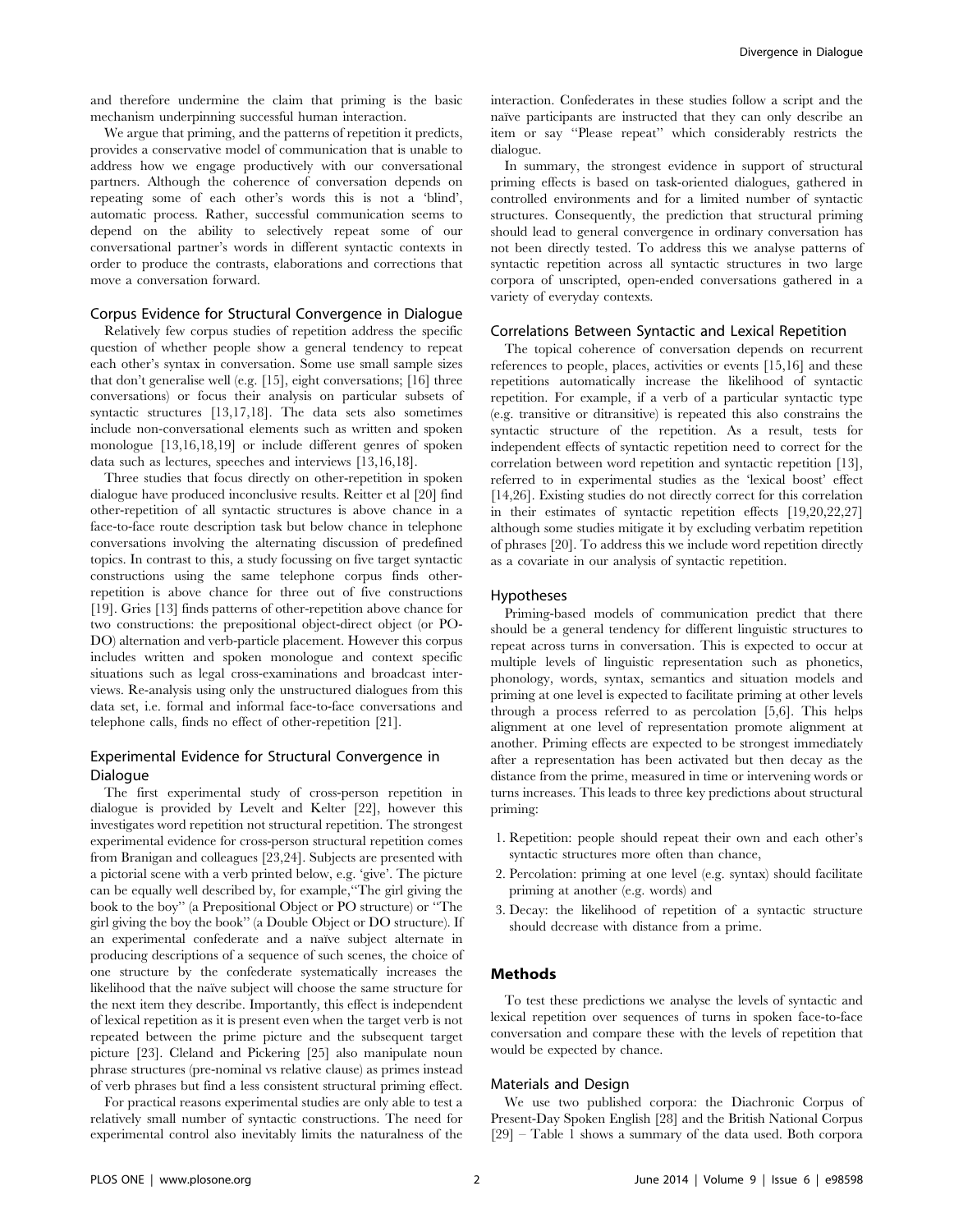contain transcriptions of spontaneous conversations based on mobile tape recordings collected by people sampled from different age groups, locations and social classes in the UK. Two corpora are used to ensure sufficient statistical power and as a cross-check on the possible influence of different parse trees and different grammar formalisms on estimates of syntactic repetition. The DCPSE is hand-annotated with syntactic parse trees [30]. We produced machine parsed equivalents for the larger BNC corpus by parsing with a Combinatory Categorial Grammar (CCG) [31] using a computational parser [32]. Examples of the different parse trees the two approaches produce for the same utterances (shown in Table S1 in File S1) are provided in Figures S2 and S3 in File S1.

#### Procedure

For each person in each conversation we calculate the similarity between each turn they produce and each of the preceding five turns by either their interlocutors (other-similarity) or themselves (self-similarity). This provides a moving window of syntactic and lexical similarity of ten conversational turns that is passed over the whole conversation (see Table 2). Turns that are unmatched because they occur near the start of a conversation are recorded in the data files as missing values.

Syntactic similarity  $(S_{syn})$  is calculated as the number of nonterminal syntactic structures (see Figure S1 in File S1) shared by pairs of turns  $(A \text{ and } B)$  normalised for the total number of pans or turns (A and B) normalised for the total number of structures in both turns:  $S_{syn} = N_{AB}/\sqrt{N_{AA} \times N_{BB}}$ . We include all complete subtrees that match across each pair of turns. Lexical similarity  $(S_{\ell}g_{\ell}x)$  is calculated as the number of matching word pairs  $N_{AB}$  in each pair of turns A and B normalised for the total number of words in the two turns combined:  $S_{lex} = N_{AB}/\sqrt{N_{AA} \times N_{BB}}$ . This yields similarity values for pairs of turns that vary between 0 for no match and 1 for a verbatim repeat. Examples of the similarity measures are provided in Table 2 and worked examples of the calculations are provided in the supplementary materials (see Figures S2 and S3 in File S1).

The software used to calculate similarities, perform corpus randomisation and produce machine-generated syntactic parse trees for the BNC is available under GPL license on: [http://](http://sourceforge.net/projects/diasim/) [sourceforge.net/projects/diasim/.](http://sourceforge.net/projects/diasim/) A copy of the CCG parser is available on: [http://svn.ask.it.usyd.edu.au/trac/candc.](http://svn.ask.it.usyd.edu.au/trac/candc) The syntactic parse trees used for the DCPSE are part of the official DCPSE distribution.

To measure how much syntactic and lexical repetition occurs by chance we create randomised 'Chance Other' and 'Chance Self' conversations by randomly re-pairing turns. Chance Other consists of each person's real turns in sequence interleaved with turns randomly sampled from the rest of the corpus. As Table 2 illustrates, turns randomly combined in this way still show significant lexical and syntactic matches. Chance Self consists of each person's real turns in sequence paired with a random reordering of those turns subject to the constraint that no turn is matched with itself. This ensures that both the sample of people and language are counterbalanced across the real and chance

'conversations' so that the specific contribution of interaction to syntactic repetition can be separated out.

## Results

Structural priming effects are tested in four General Linear Mixed Models (GLMM) of average cross-turn syntactic similarity for each person with Conversation (Real vs. Chance) and Distance  $(-1)$  to  $-5$  turns from target) as repeated fixed factors and Subjects as a random intercept. Lexical Similarity (to Self or to Other respectively) is also included as a covariate to separate effects of syntactic similarity due to word repetition. A criterion level of  $p<0.05$  is adopted throughout though more precise p-values are reported for completeness. Bonferroni sequential adjustment is used throughout for multiple comparisons. The overall pattern of results is shown in Figure 1 (DCPSE) and Figure 2 (BNC). Note that the overall levels of syntactic match are lower for the BNC because of the greater variety of parse trees generated by the CCG parser.

In both corpora syntactic other-similarity is strongly conditioned by lexical similarity (DCPSE:  $F_{(1,900)} = 228.798$ , p < 0.001,  $\beta =$ +0.927; BNC:  $F_{(1,20218)} = 1860$ ,  $p = 0.000$ ,  $\beta = +0.446$ ). The DCPSE shows a main effect of Conversation  $(F_{(1,910)} = 8.7)$ ,  $p<0.001$ ) with syntactic other-similarity *lower* in real conversations compared to chance, but no other effects. As Figure 1 shows, syntactic repetition is below chance compared to the immediately preceding turn but tends to rise towards chance as distance increases ( $\beta$  for pairwise comparisons at each level of distance: T-1  $-0.024$ , p < 0.001; T-2  $-0.010$ , p = 0.034; T-3 0.002, p = 0.040; T-4 0.003,  $p = 0.473$ ; T-5 0.009,  $p = 0.041$ ). The BNC shows no main effect of Conversation  $(F_{(1,20218)} = 3.2, p = 0.073)$  but there is a Conversation  $\times$  Distance Interaction (BNC:  $F_{(4,20218)} = 5.0$ ,  $p = 0.001$ ) and a Lexical Similarity  $\times$  Distance Interaction (BNC:  $F_{(4,20218)} = 2.43$ , p = 0.045). As Figure 2 shows syntactic repetition is below chance in the next turn and then converges with chance ( $\beta$  for pairwise comparisons: T-1 -0.011, p < 0.001; T-2 -0.002,  $p = 0.181$ ; T-3 0.001,  $p = 0.555$ ; T-4  $-0.003$ ,  $p = 0.123$ ; T-5  $< 0.001$ , p = 0.862).

Syntactic self-similarity is also strongly influenced by lexical selfsimilarity (DCPSE:  $F_{(1,900)} = 455$ , p $< 0.001$ ,  $\beta = +0.869$ ; BNC:  $F_{(1,20180)} = 2609 \text{ p} < 0.001, \ \beta = +0.342$ . The DCPSE shows no main effect of Conversation but has a Conversation  $\times$  Distance Interaction  $(F_{(4,900)} = 2.67, p = 0.031)$  and a Conversation  $\times$ Distance  $\times$  Lexical Self-similarity interaction  $(F_{(1,900)} = 3.411,$  $p = 0.009$  reflecting a tendency for lexical self-similarity to boost syntactic self-similarity more in the real conversations at shorter distances. Focussed pairwise comparisons between real and chance self-similarity at each distance show no difference. The BNC also shows no main effect of Conversation but has a main effect of Distance  $(F_{(4,20180)} = 6.5, p < 0.001)$  a Distance  $\times$  Lexical Selfsimilarity interaction  $(F_{(4,20180)} = 19.4, p < 0.001)$  and a Conversation  $\times$  Distance  $\times$  Lexical Self-similarity interaction  $(F_{(4,20180)} = 4.49, p = 0.001)$ . This reflects an overall tendency for syntactic self-similarity boosted by lexical similarity to be higher at

| <b>Corpus</b> | <b>Syntactic Annotation</b> | <b>Number of Turns</b> | Number of People |  |  |  |  |  |  |
|---------------|-----------------------------|------------------------|------------------|--|--|--|--|--|--|
| <b>DCPSE</b>  | Hand Coded Parse Trees      | 6616                   | 92               |  |  |  |  |  |  |
| BNC           | Machine Coded CCG Trees     | 95169                  | 2020             |  |  |  |  |  |  |

doi:10.1371/journal.pone.0098598.t001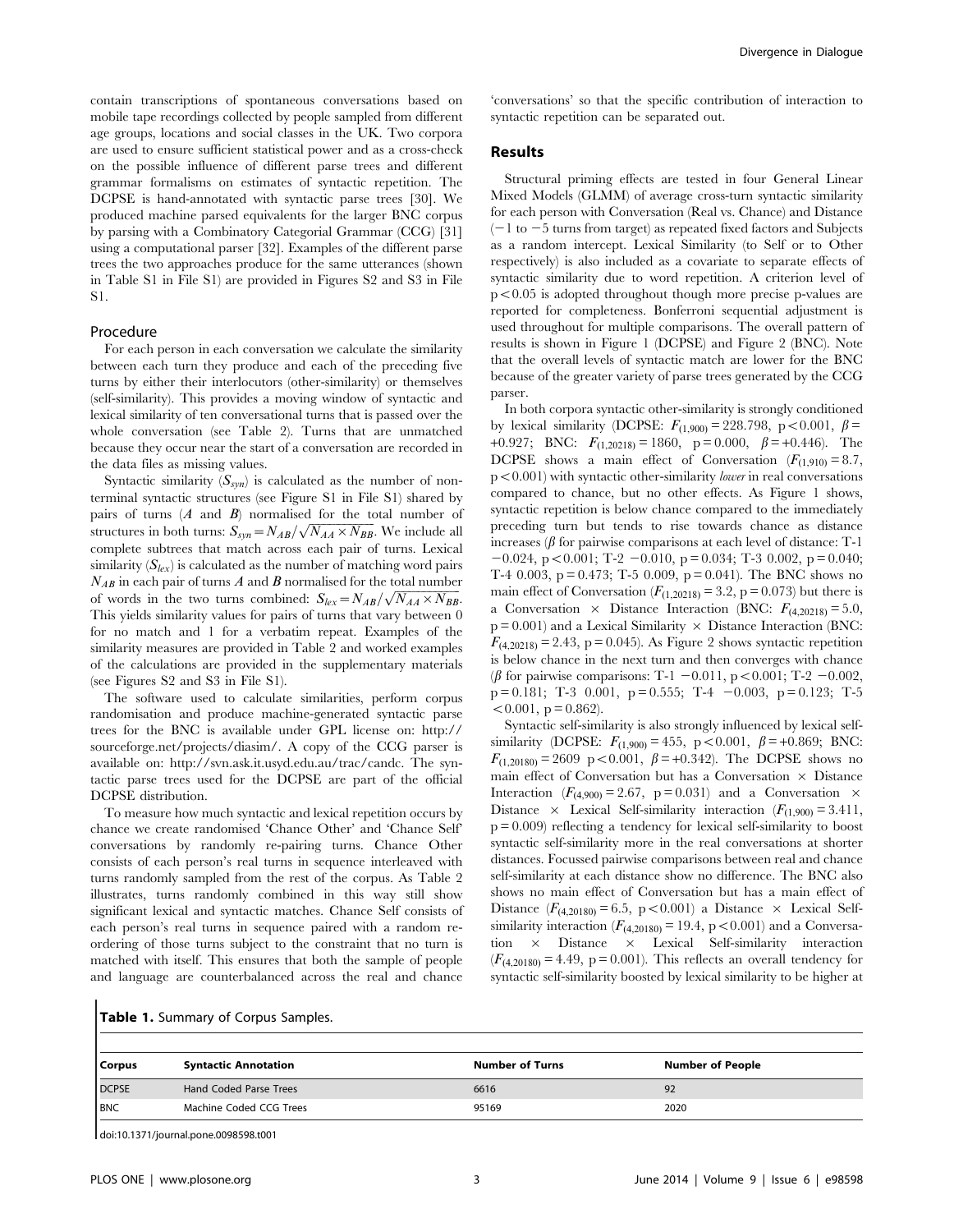Table 2. Example Real Conversation and Corresponding 'Chance Other' Sequence and Associated Other-Similarity Values.

| <b>Real Conversation (DCPSE: DI-B33-1)</b>                                                              |       | <b>Lexical Other Similarity</b> |       |       |      |       | <b>Syntactic Other-Similarity</b> |       |       |       |  |
|---------------------------------------------------------------------------------------------------------|-------|---------------------------------|-------|-------|------|-------|-----------------------------------|-------|-------|-------|--|
|                                                                                                         | $T-1$ | $T-2$                           | $T-3$ | $T-4$ | T-5  | $T-1$ | $T-2$                             | $T-3$ | $T-4$ | $T-5$ |  |
| A: ed oh god she's still talking isn't she laura never gets off the phone                               |       |                                 |       |       |      |       |                                   |       |       |       |  |
| <b>B</b> : she doesn't Laura's amazing once on the phone really I've never heard                        | 0.13  |                                 |       |       |      | 0.21  |                                   |       |       |       |  |
| A: you know I had three people try to ring me and constantly<br>engaged here apparently three people    |       |                                 |       |       |      |       |                                   |       |       |       |  |
| B: really Laura's amazing when she gets on that phone she<br>just does not get off                      | 0.00  | 0.12                            |       |       |      | 0.12  | 0.20                              |       |       |       |  |
| $A: I$ know                                                                                             |       |                                 |       |       |      |       |                                   |       |       |       |  |
| B: I've never heard anybody spend so much time on the<br>phone and such useless drivel most of the time | 0.10  | 0.03                            | 0.08  |       |      | 0.20  | 0.19                              | 0.26  |       |       |  |
| A: I feel very sorry for the person talking to her                                                      |       |                                 |       |       |      |       |                                   |       |       |       |  |
| <b>B</b> : yeah really                                                                                  | 0.00  | 0.00                            | 0.00  | 0.00  |      | 0.17  | 0.00                              | 0.16  | 0.17  |       |  |
| A: it looks a good vehicle yeah                                                                         |       |                                 |       |       |      |       |                                   |       |       |       |  |
| <b>B</b> : it does very handy                                                                           | 0.14  | 0.11                            | 0.00  | 0.00  | 0.00 | 0.12  | 0.20                              | 0.33  | 0.12  | 0.14  |  |
| Randomised 'Chance Other' Sequence                                                                      |       |                                 |       |       |      |       |                                   |       |       |       |  |
| A: ed oh god she's still talking isn't she laura never gets off the phone                               |       |                                 |       |       |      |       |                                   |       |       |       |  |
| V: no but at home what do they speak                                                                    | 0.00  |                                 |       |       |      | 0.38  |                                   |       |       |       |  |
| A: you know I had three people try to ring me and constantly<br>engaged here apparently three people    |       |                                 |       |       |      |       |                                   |       |       |       |  |
| W: did they look at Forster's work as a whole                                                           | 0.00  | 0.03                            |       |       |      | 0.18  | 0.27                              |       |       |       |  |
| A: I know                                                                                               |       |                                 |       |       |      |       |                                   |       |       |       |  |
| $X$ : oh yeah I've got a big bag of uh recyclable sort of some time                                     | 0.09  | 0.01                            | 0.04  |       |      | 0.08  | 0.07                              | 0.11  |       |       |  |
| A: I feel very sorry for the person talking to her                                                      |       |                                 |       |       |      |       |                                   |       |       |       |  |
| $Y:$ mm                                                                                                 | 0.00  | 0.00                            | 0.00  | 0.00  |      | 0.00  | 0.00                              | 0.00  | 0.00  |       |  |
| A: it looks a good vehicle yeah                                                                         |       |                                 |       |       |      |       |                                   |       |       |       |  |
| $Z$ oh we must try it it was so good grilled                                                            | 0.20  | 0.00                            | 0.00  | 0.01  | 0.01 | 0.33  | 0.34                              | 0.33  | 0.12  | 0.15  |  |

doi:10.1371/journal.pone.0098598.t002



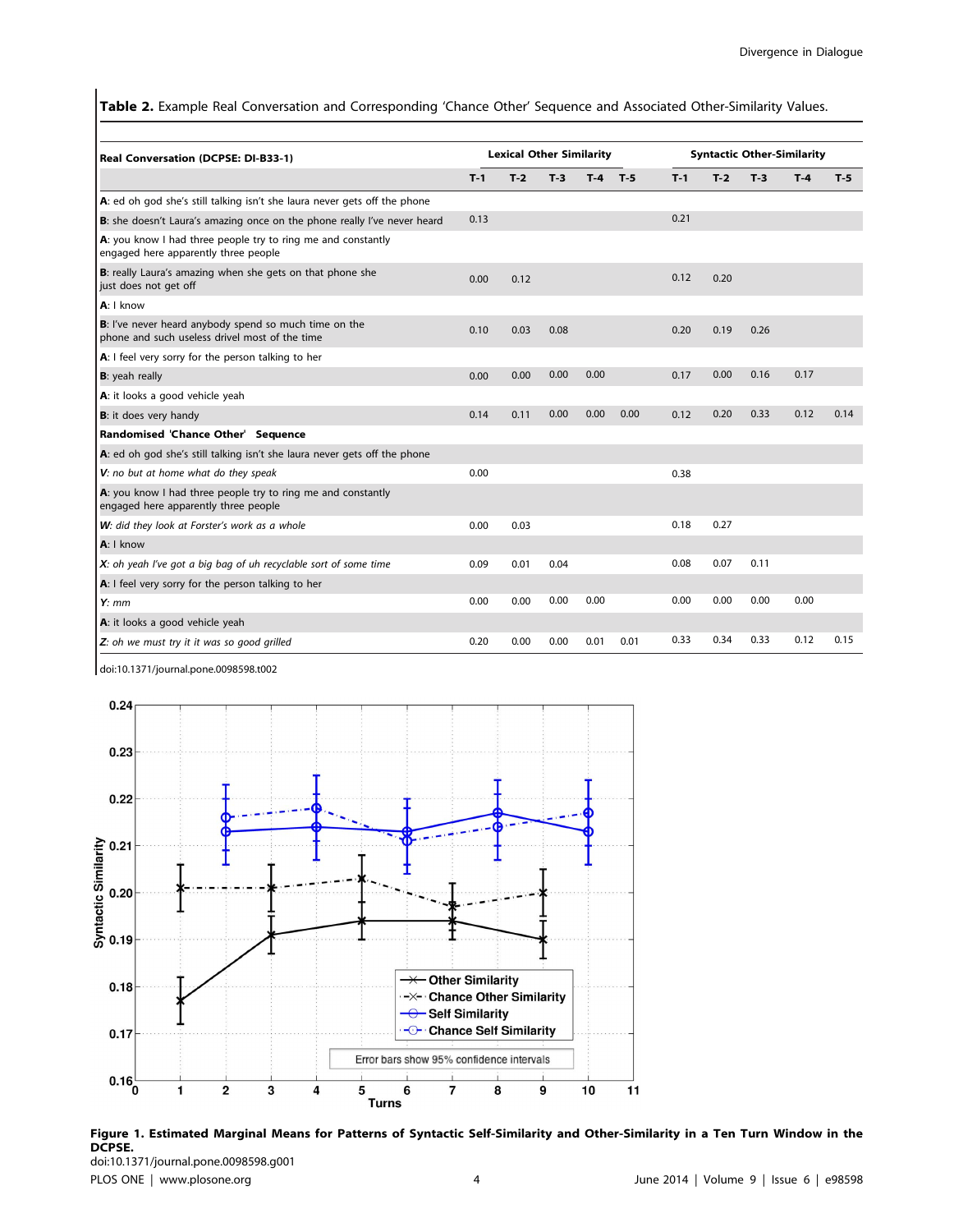

Figure 2. Estimated Marginal Means for Patterns of Syntactic Self-Similarity and Other-Similarity in a Ten Turn Window in the BNC. doi:10.1371/journal.pone.0098598.g002

shorter distances in the real conversations. Focussed pairwise comparisons between real and chance self-similarity at each distance show no differences for either the DCPSE or the BNC.

### Discussion

These results confirm the correlation between word repetition and syntactic repetition and underline its strength. The biggest factor influencing syntactic repetition in this data is lexical repetition. As Table 2 illustrates, even randomly paired conversational turns show a degree of syntactic and lexical match. These results extend previous findings by demonstrating both repetition and a systemic correlation between syntax and word choice even in randomly paired utterances where interaction cannot have had any effect.

As argued above, the coherence of conversation depends on at least some lexical repetition. As a consequence it is necessary to take the correlation between words and syntax into account when attempting to estimate independent effects of syntactic repetition. In the present data lexical repetition is most common in the next turn and it is here that the effects on syntactic repetition are strongest.

When patterns of syntactic repetition are adjusted for the influence of lexical repetition they show a pattern that is incompatible with the predictions of priming-based models of communication. People do not repeat their own or each other's syntactic structures more than would be expected by chance. More importantly, people systematically diverge from their conversational partners in their use of syntax in the next turn. Although they sometimes respond using the same words they tend to use them in different syntactic contexts. This finding of local structural divergence is incompatible with the repetition prediction. It also runs counter to the percolation prediction since it shows lexical and syntactic other-repetition pull in opposite directions in adjacent turns. In addition it is incompatible with the prediction

of decay since likelihood of other-repetition increases with distance although only rising towards chance.

Although this local pattern of divergence is opposite to the predictions of priming-based models it is compatible with observations about the functions of repetition identified in qualitative analyses of repetition in conversation. For example, Tannen [16] discusses repetition for functions such as humour, irony, expansion and elaboration. Schenkein [15] discusses the strategic use of repetition for performing sequences such as proposal, complaint, remedy. Repetition is also used to build contrastive formulations e.g. to turn a statement into a question, to introduce a disagreement, to appraise a proposal and to make corrections (e.g. [15,16,33,34]). An example from the current analysis: A: ''And it's Eileen's anniversary as well today.'' B: ''Oh bugger Eileen!'' (DCPSE, KB1).

In these cases people repeat each other's words but in different syntactic contexts to produce the contrasts, elaborations and evaluations that sustain the forward momentum of conversation. This variety of uses of repetition is difficult to explain by reference to an automatic priming or 'mirroring' mechanism. Models which take the interaction of syntax and semantics with dialogue structure into account, and show how one type of contribution often licenses a different type as a follow-up (e.g. questions licensing fragment answers), might do more to explain these contrasts (e.g. [35,36]).

In view of claims that conversation is ''extremely repetitive'' and that priming is ''ubiquitous'' [14] it is worth noting that even the absolute levels of lexical repetition observed across turns in the data presented here are low (e.g. 9% in real conversations which is only 3% above the chance levels of matching observed in the BNC). Ordinary conversation appears to involve relatively little word repetition and where it occurs it is a heterogeneous phenomenon. Although some words are repeated over 90% are not and a full account of successful conversation must be able to explain both.